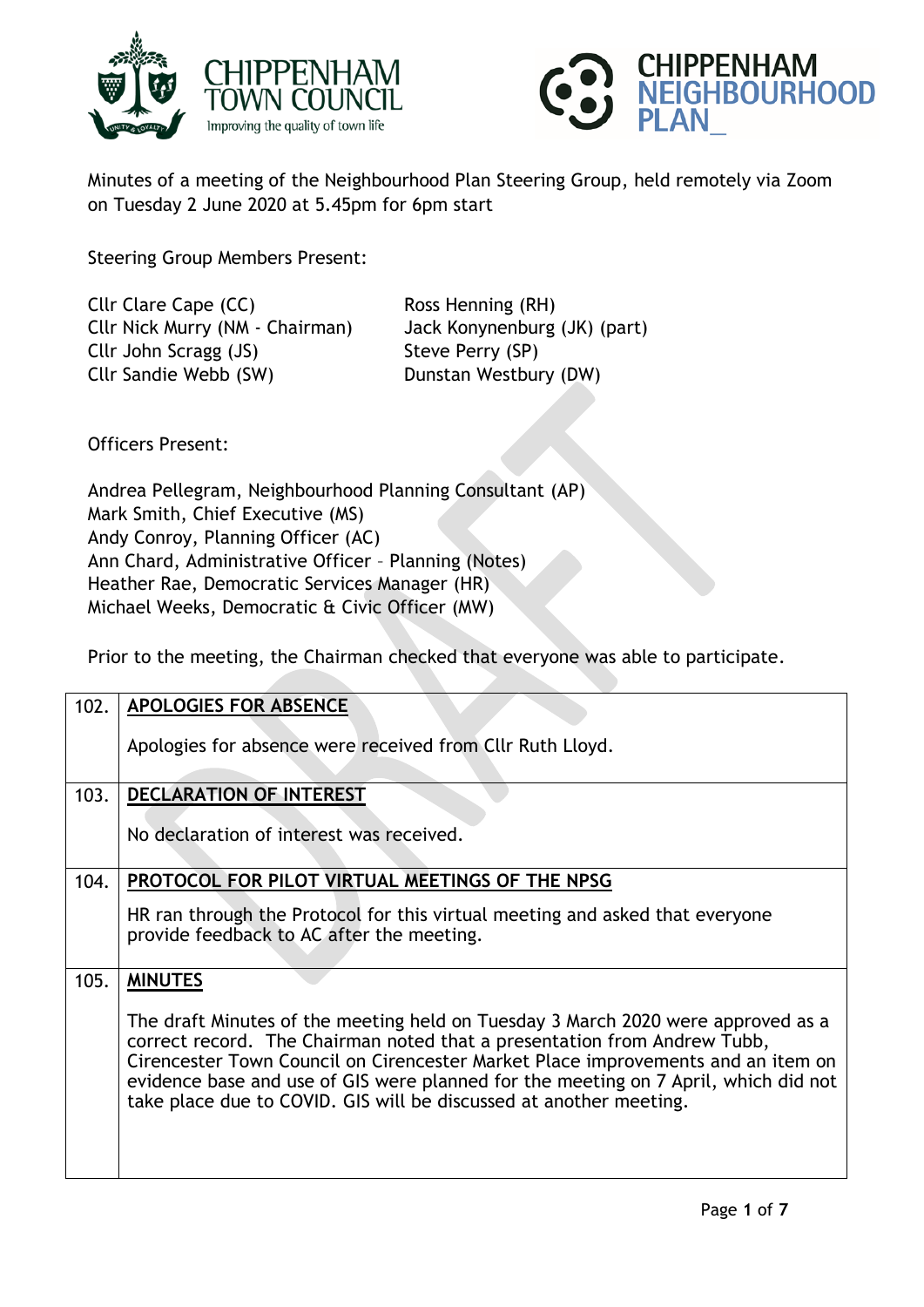| 106. | <b>CHAIRMAN'S ANNOUNCEMENTS</b>                                                                                                                                                                                                                                                                                                                                                                                                                                                                                                                                                                                                                                                                                                                                                                                                             |
|------|---------------------------------------------------------------------------------------------------------------------------------------------------------------------------------------------------------------------------------------------------------------------------------------------------------------------------------------------------------------------------------------------------------------------------------------------------------------------------------------------------------------------------------------------------------------------------------------------------------------------------------------------------------------------------------------------------------------------------------------------------------------------------------------------------------------------------------------------|
|      | Virtual meetings - the NP SG would be piloting 4 meetings. Feedback to AC from<br>$\bullet$<br>those present would be appreciated.                                                                                                                                                                                                                                                                                                                                                                                                                                                                                                                                                                                                                                                                                                          |
|      | It was noted that the requirements relating to Wiltshire Council's 5 year housing<br>$\bullet$<br>land supply had not been met, resulting in speculative planning applications for<br>development on non-allocated sites in Malmesbury and Lyneham. It was reported<br>that Wiltshire Council had no option other than to approve these applications,<br>despite the land being outside the respective Neighbourhood Plans (NPs), due to<br>this county level shortfall. Cllr Whitehead had recently stated that Wiltshire<br>Council (WC) was approximately 800 houses short of meeting its 5yr housing land<br>supply, implying that unallocated land around Chippenham (as anywhere else in<br>Wiltshire) could also be subject to speculative housing applications from<br>developers (subject to meeting other planning requirements). |
|      | Under the current circumstances it will be harder to refuse housing<br>developments on the edge of larger settlements. Wiltshire Council was reported<br>to be working on a more up to date housing land supply figure but this has been<br>delayed by the COVID situation. There could therefore be unplanned<br>development in parts of Wiltshire until the 5yr supply was re-established. The<br>implication of this for local plan making seems to be that if housebuilders fail to<br>deliver, then the Local Plan and neighbourhood plans lose their ability to shape<br>and guide development in their area.                                                                                                                                                                                                                         |
| 107. | FEEDBACK FROM WILTSHIRE COUNCIL PLANNERS                                                                                                                                                                                                                                                                                                                                                                                                                                                                                                                                                                                                                                                                                                                                                                                                    |
|      | Members were updated on the following discussions with Wiltshire Council Planners<br>since March:                                                                                                                                                                                                                                                                                                                                                                                                                                                                                                                                                                                                                                                                                                                                           |
|      | Wiltshire Council Green Infrastructure Survey - the NP Green Infrastructure<br>Topic Group (TG) had submitted a response to the survey on behalf of the<br>Town Council. The TG needs to keep in touch with Vicky Burvill at WC<br>regarding aligning GIS.                                                                                                                                                                                                                                                                                                                                                                                                                                                                                                                                                                                  |
|      | Changes to Local Plan Review Timetable - The Local Development Scheme<br>(LDS) was revised in March 2020 to allow for further consultation with the<br>wider community on growth proposals (Summer/ Autumn 2020) and because<br>of greater emphasis on climate change. It is uncertain how much this has<br>been further delayed due to COVID. The Local Plan was due to be adopted in<br>the third quarter of 2021 but this has been extended to the first quarter of<br>2023. The 2020 Local Development Scheme is due for formal consultation in<br>2020, draft plan by 2021, examination in 2022 and adoption in 2023. It is<br>likely the NP will be ready before this document is adopted.                                                                                                                                            |
|      | Statement of Common Ground for Local Plan - The Chair noted that following<br>a discussion with the Wiltshire Council strategic planners late last year, we<br>were still waiting to hear from them on further engagement. Meanwhile, the<br>Town Council had met with WC and AC had worked with WC officers on a first<br>draft but there were a few outstanding points. AC requested in March that<br>WC agree to extend its deadline to give the Town Council time for the draft                                                                                                                                                                                                                                                                                                                                                         |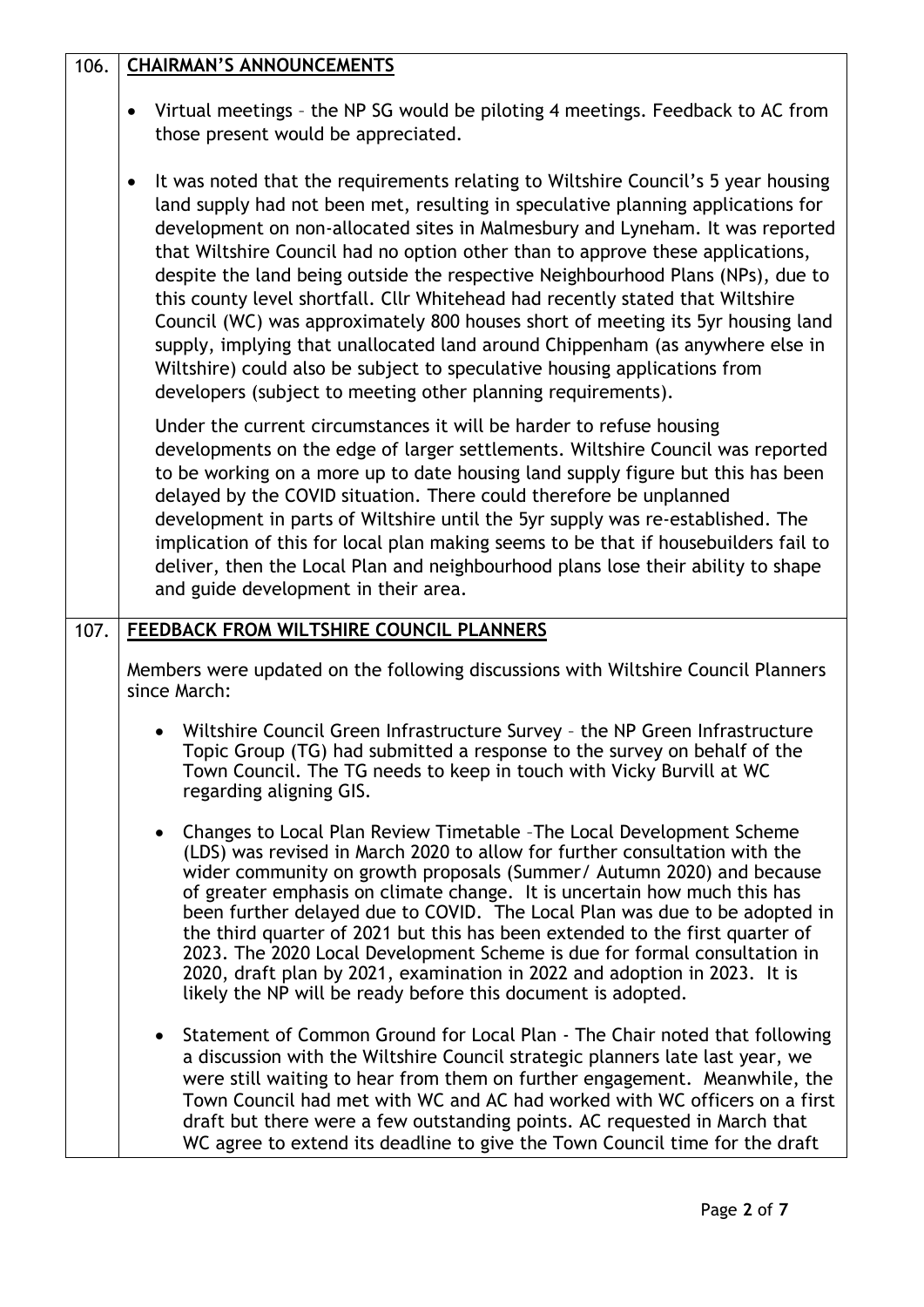|      | to go to PET Committee then full Council for endorsement but had not heard<br>back from WC since March 2020.                                                                                                                                                                                                                                                                                                                                                                                                                                                                                         |
|------|------------------------------------------------------------------------------------------------------------------------------------------------------------------------------------------------------------------------------------------------------------------------------------------------------------------------------------------------------------------------------------------------------------------------------------------------------------------------------------------------------------------------------------------------------------------------------------------------------|
|      | <b>Actions:</b><br>Green Infrastructure TG to keep in touch with Vicky Burvill at WC regarding<br>$\bullet$<br>aligning GIS.                                                                                                                                                                                                                                                                                                                                                                                                                                                                         |
| 108. | <b>TOPIC GROUP UPDATES</b>                                                                                                                                                                                                                                                                                                                                                                                                                                                                                                                                                                           |
|      | TG Chairmen updated Members on any developments that have occurred since<br>March SG Meeting in relation to their Topic Group, as follows:                                                                                                                                                                                                                                                                                                                                                                                                                                                           |
|      | Community Infrastructure TG<br>AP reported that 3 surveys had come back and she was pleased to see a reasonable<br>response. She has written a draft policy for community infrastructure (AC has seen<br>this) together with draft policies for Housing. AP had taken dates from the group so<br>that a Zoom meeting could be arranged to discuss.                                                                                                                                                                                                                                                   |
|      | Green Infrastructure TG                                                                                                                                                                                                                                                                                                                                                                                                                                                                                                                                                                              |
|      | CC reported that not much progress had been made due to COVID.                                                                                                                                                                                                                                                                                                                                                                                                                                                                                                                                       |
|      | <b>Town Centre TG</b><br>JK reported on the following:                                                                                                                                                                                                                                                                                                                                                                                                                                                                                                                                               |
|      | Bridge Centre/Bath Road Car Park - a draft masterplan had now been completed.<br>The next stage is to meet with WC representatives - date to be reconvened.                                                                                                                                                                                                                                                                                                                                                                                                                                          |
|      | Advertising and Shop Front Design Guide - this was almost done and the report<br>$\bullet$<br>just needed tweaking.                                                                                                                                                                                                                                                                                                                                                                                                                                                                                  |
|      | Public Realm Improvements - this topic runs through other schemes.<br>$\bullet$                                                                                                                                                                                                                                                                                                                                                                                                                                                                                                                      |
|      | Conservation Area Character Appraisal Update - nearing completion. The<br>$\bullet$<br>Conservation Area includes 18 areas so it is a very large document and JK had<br>done most of the work himself. Eleven areas had been completed so far and a<br>couple of weeks more was needed. Buildings/areas had changed significantly<br>since the old version was produced by NWDC in 2006/7 and attitudes had also<br>changed since then, so it had to be brought up to date with current thinking.<br>The key thing to address is who does the document belong to?                                    |
|      | River Green Masterplan - a useful meeting had taken place with the owners of<br>Emery Gate and Chippenham 2020 but nothing had been progressed since lock<br>down began. This item also crosses through the Green Infrastructure TG.                                                                                                                                                                                                                                                                                                                                                                 |
|      | This TG as a whole has not consulted the public yet so would like to hold an<br>exhibition or public meeting. COVID makes this difficult to arrange. Things may<br>change such as the social scene which may affect the quantity of cafes,<br>restaurants needed. SW added that she and MS had met with the owners of<br>Borough Parade and Emery Gate and suggested a meeting to discuss how things<br>may change in light of the recent situation.                                                                                                                                                 |
|      | NM requested that any proposals being developed for the Town Centre be shared<br>with the Steering Group at their earliest stage, given their potentially significant<br>implications and importance to the NP. AP advised the TG to type up results and<br>include lots of photos in the Conservation Area Character Appraisal and Shop Fronts<br>Design Guide. The documents would be an appendices to the NP and in the case of<br>the latter would have equal weight to the version produced by North Wiltshire<br>District Council (NWDC). She confirmed that the NP would own the Conservation |
|      | Page 3 of 7                                                                                                                                                                                                                                                                                                                                                                                                                                                                                                                                                                                          |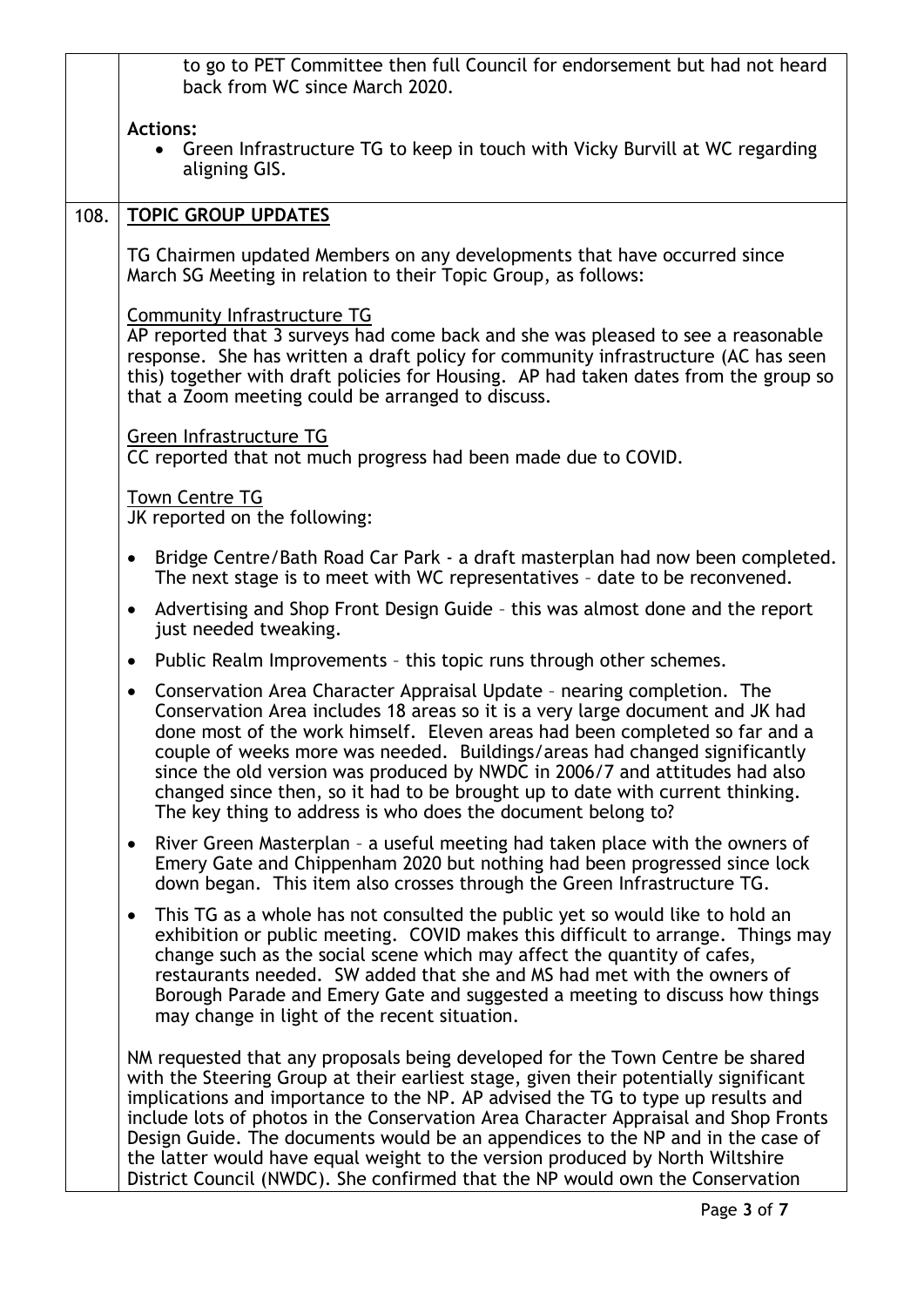Area document and JK would be the author. She suggested a paragraph at the beginning acknowledging that NWDC information had been used to produce the document. With regards to public consultation, Government has now allowed this to be done electronically so this would have to be considered further. JK added that he was concerned about promising things that may not be possible to deliver and NM advised being up front about this. AP suggested a section at the start of the NP acknowledging COVID and climate change and how these have affected the NP.

JS reported he has been working on the heritage side of the Built Environment and following information received from Mike Stone, he has to identify listed buildings in the Town. Needs to see what JK has produced to avoid duplication. JK added that the Conservation Area document lists all listed buildings and also buildings which it recommends be designated as listed. AP suggested that all non-designated heritage assets be listed in a separate policy. RH added that it might be good to designate such buildings as the Grammar School in Cocklebury Road.

### Housing TG

SP raised a question regarding evidence of WC's 5yr housing land supply and NM explained that the reasoning provided by WC had been that a small number of large sites had not come forward as anticipated, effectively putting the 5yr supply in arrears. He suggested watching the publicly available recording of WC's recent Strategic Planning Committee meeting to obtain a better understanding of what seemed to be a complex matter.

RH said that no TG meetings had been held but that information had been collated and AP had produced a good paper on housing design. AP added that the AECOM Housing Needs Assessment had been finalised but was quite a technical document. The three housing design public workshops had been held In February and good responses received. A design code had been drafted and refined for all new development (AC had seen this). This will affect other policies so will have to overlay policies. At the end will put the background paper, design code document and 2 other policies together to make the NP. AP will circulate to TG and set up a meeting to discuss.

# **Actions:**

AP to circulate draft housing policies and documents to TG.

# Transport TG

JS referred to a briefing note from WC regarding better deals for bus services but said that the outlook for buses was worrying with Cirencester losing its coach company which supplied school transport. Results of the community survey had shown that only 3% of residents come into Town by bus. He emphasised the importance of the NP asking all new housing estates to take account of public transport infrastructure. Salisbury was leading the way with regard electric buses having introduced 3 already. It appears that a large proportion of residents either walk or cycle into Town which reinforces the need for better connectivity. He hoped that the 2m social distance measure currently in place could eventually be reduced to 1m to help buses run viably. Some double decker buses were in use but people were reluctant to use the upstairs. He referred to the recent guidance issued by the Government on utilising road space for pedestrians and cyclists.

DW added that Bristol was already reallocating road space and that money could be made available for local authorities for improvements to walking and cycling. AP added that Government funding for reallocation of roads was a good opportunity for the NP to work with the Highways Authority. NM confirmed that the Chippenham Cycle Network Development Group had submitted a response, which has been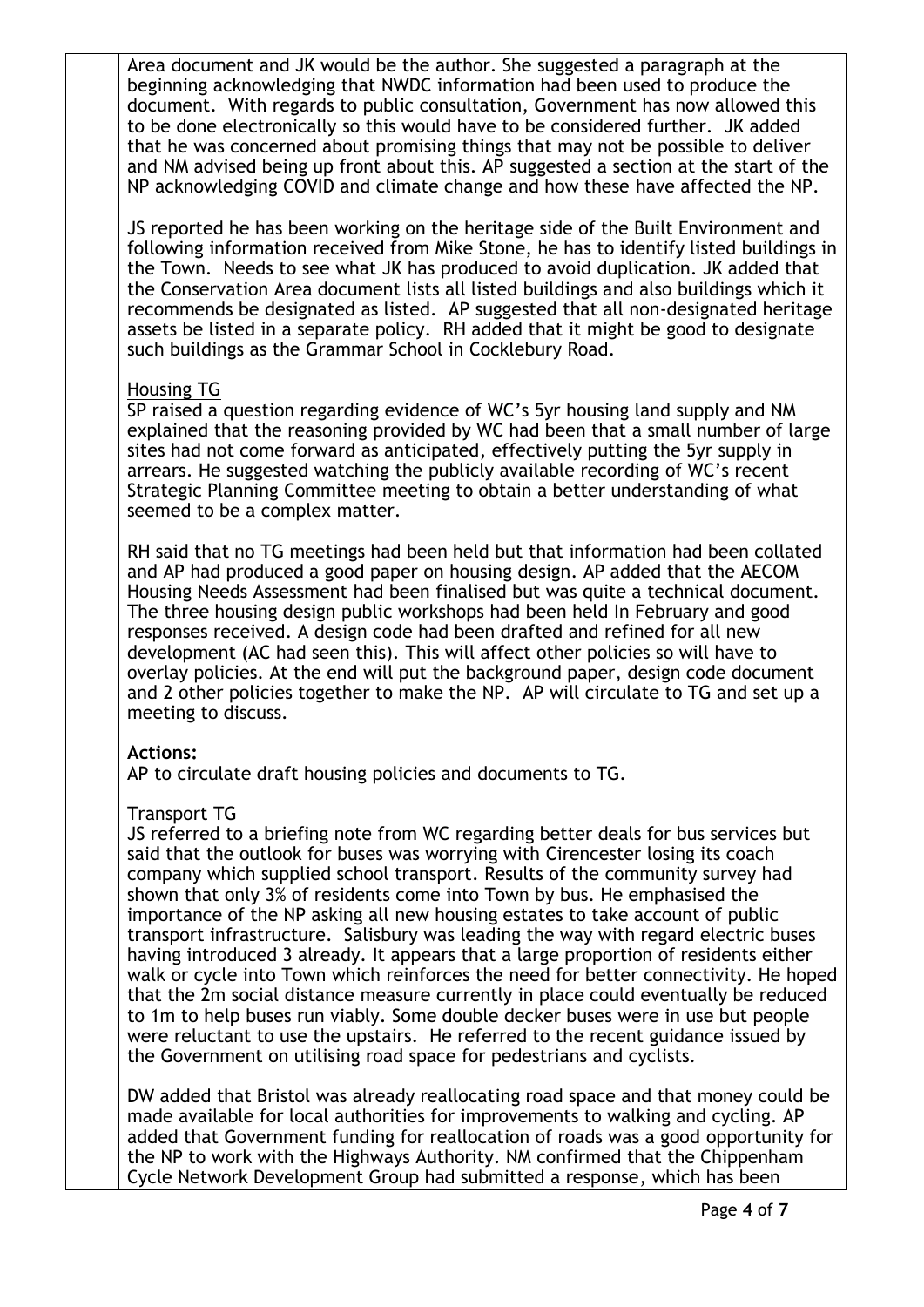shared with the Town Council, which he offered to share with the Transport TG. DW reported that due to COVID not much had been done since the last meeting but asked when the TG would meet again. AC agreed to assist in setting up a Zoom meeting for the TG.

### **Actions:**

NM to share response from the Chippenham Cycle Network Development Group with Transport TG.

## Economy TG

AC reported that no meetings had taken place but he had emailed the TG regarding the possibility of a meeting taking place next week. There had been a poor response to the business survey, with a mixture of businesses responding but that there were no clear directions from the results. He would liaise with AP on what information could be taken from the survey. SP added that office space should be taken into account due to more home working since lock down and start up units for short periods. AP confirmed that is was possible to have policies which encouraged this way of working. She added that Salisbury was not carrying out a business survey. Another electronic survey could be carried out in a few months regarding incubator units, home working, etc. AC mentioned the need to push forward policies on these despite the survey results. He referred to the Showell Farm application which only made provision for about 5 small units. DW asked if direct contact with businesses which had not responded to the surveys would be a good idea. AC said that originally the TG had planned to chase responses from businesses via telephone/ meetings but because of COVID this had not been followed up. CC added that because of COVID, there is a need to be flexible and future proof everything.

### Sustainability & Climate Change TG

NM reported that 3 policies were being considered:

1) Net zero carbon development – although, as principle authorities generally manage the 'allowable solutions' (offset fund) aspect of this, the TG would need to talk to WC about how this could be aligned with them/ their policies; 2) Renewable energy - this was an area in which the NP could make a significant difference in enabling investment in renewables. This could include identifying suitable areas for specific types of renewable energy, such as areas away from development suitable for wind turbines, with suitable wind speed. AP suggested a 'call for sites' could be carried out relating to this. A report from the Renewable Energy Workshop held in February had identified where and how renewable energy could be generated in our NP area, though it had been a surprise to participants that the types/ locations identified would be likely to meet about only 20% of the town's total energy requirement, which was apparently normal for an urban area. NM had also had a virtual meeting with Dan Stone from the Centre for Sustainable Energy and it was suggested that viability needed to be tested so that it could be demonstrated that our proposed carbon neutral development policy would be viable in our NP area (as part of the evidence base). Funding could potentially be secured to help with this; and

3) Listed buildings and Conservation Area policy that made it less restrictive for properties to insulate (incl. double glazing) and generate renewable energy. NM also mentioned that measures such as requiring developers to include an energy strategy for large scale developments would be supportive of zero carbon development. A TG meeting is due to take place before the next NP SG meeting. CC asked a question about further appraisal work (e.g. what 100% renewable energy for Chippenham would look like). NM said this could be included in further work undertaken by the Centre for Sustainable Energy, if funding was available.

(JK gave his apologies and left the meeting at 7.12pm).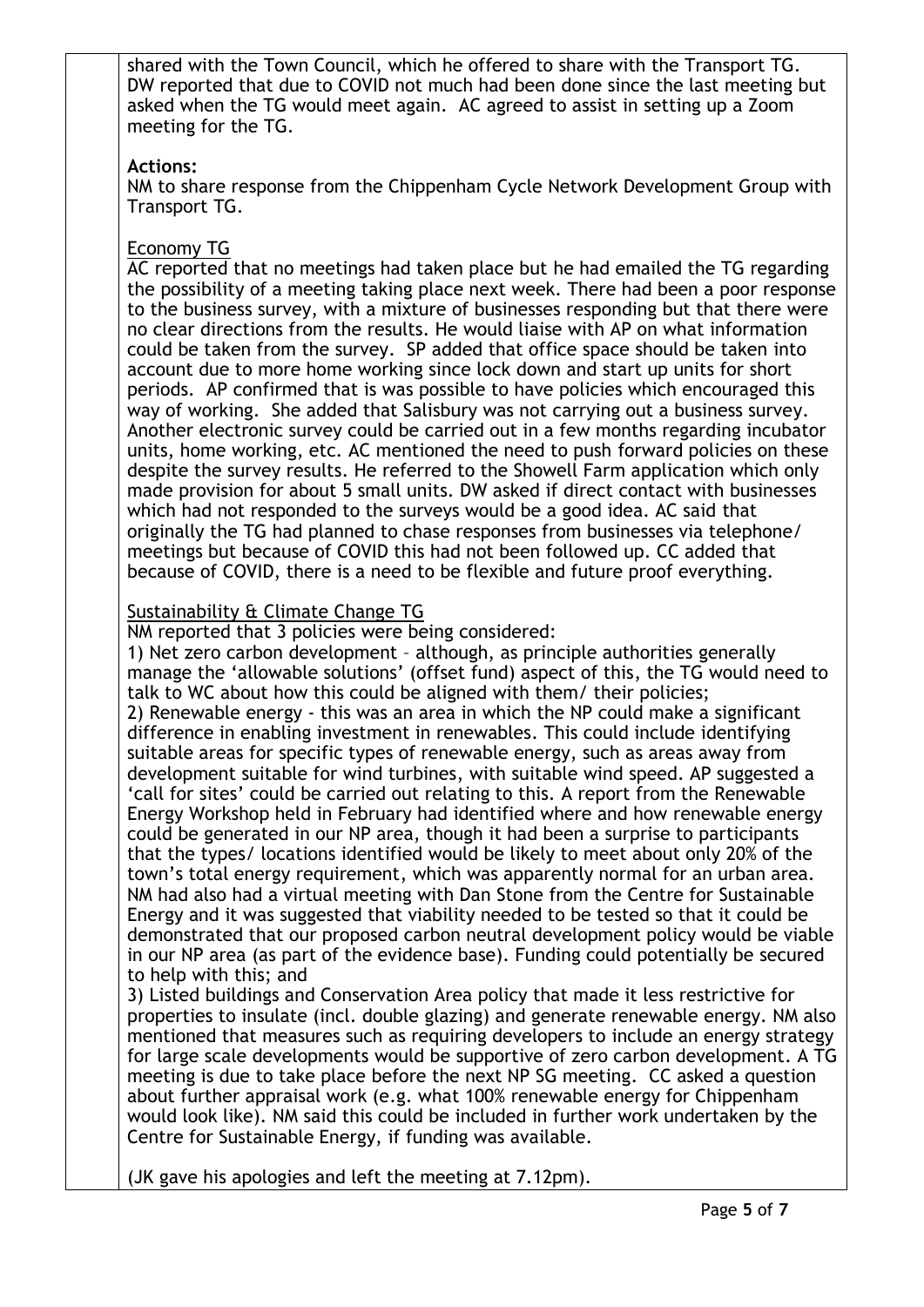| 109. | <b>SURVEY RESULTS</b>                                                                                                                                                                                                                                                                                                                                                                                                                                                                                                                                                                                                                                                                                                                                                                                                                                                                                                                                                                                                                                                                                                                                                                                                                                                                                                          |
|------|--------------------------------------------------------------------------------------------------------------------------------------------------------------------------------------------------------------------------------------------------------------------------------------------------------------------------------------------------------------------------------------------------------------------------------------------------------------------------------------------------------------------------------------------------------------------------------------------------------------------------------------------------------------------------------------------------------------------------------------------------------------------------------------------------------------------------------------------------------------------------------------------------------------------------------------------------------------------------------------------------------------------------------------------------------------------------------------------------------------------------------------------------------------------------------------------------------------------------------------------------------------------------------------------------------------------------------|
|      | NM reported that John Coles Park had scored highly in the Community Infrastructure<br>survey. (There was a short break due to loss of connection). Wildlife, biodiversity,<br>play and pedestrian/ cycle routes also featured highly in the survey responses. NM<br>ran through the summary and pointed out that the results were generally aligned<br>with our Pre-Vision survey (though more detailed), which was encouraging. AP<br>added that this evidence from the community proves a need and stats should be<br>woven into policies (alongside other evidence).                                                                                                                                                                                                                                                                                                                                                                                                                                                                                                                                                                                                                                                                                                                                                        |
|      | Community Infrastructure - enough information was obtained and was consistent<br>with the engagement survey. This had enabled AP to write a policy.                                                                                                                                                                                                                                                                                                                                                                                                                                                                                                                                                                                                                                                                                                                                                                                                                                                                                                                                                                                                                                                                                                                                                                            |
|      | Green Infrastructure - CC was pleased with the results. There was support for<br>biodiversity, etc. She asked whether the volume of responses was proportionate for<br>the size of town and AP said it was reasonable. JS thought there was a good<br>democratic spread. SW was disappointed that many referred to 'The Neeld Hall'<br>and not to 'The Neeld' and that the response was not as good as was expected. It<br>was noted that the demographic showed a variation in age groups, social class, etc.<br>possibly due to the survey being on-line rather than having stalls and SW suggested<br>this be taken into account when looking at the results.                                                                                                                                                                                                                                                                                                                                                                                                                                                                                                                                                                                                                                                               |
|      | RH pointed out that not all of the Community survey was filled in and perhaps had<br>been better represented by some groups rather than others. Information would be<br>useful to the Housing TG. The survey contained a 'wish list' but it was a shame that<br>the response rate had not been better in parts (possibly too many questions?). It was<br>mentioned that there had been considerable input on the need for cycle network<br>improvements. NM was struck by the consistency of the results with the Pre-Vision<br>survey (which used different methods of data collection (i.e. included face-to-face)<br>and potentially a different demographic profile.                                                                                                                                                                                                                                                                                                                                                                                                                                                                                                                                                                                                                                                       |
|      | Transport - DW said there were no surprises with the results but that the distance<br>commuted to work was lower than expected. Many answered "detached" to the<br>question "what kind of home best suits your needs?" which would be difficult to<br>accommodate. JS was surprised by the number of people walking into Town and<br>would like to see a shift towards public transport. AC added that access to green<br>spaces, gardens and communal spaces being much more important following COVID<br>be explored. AP said that her draft design policy asks for parks and balconies in new<br>housing development and suggested looking at this again. DW was surprised how<br>little mention there was of educational provision and AP reminded him that the NP<br>cannot influence this. CC mentioned that lockdown could have skewed the results<br>with regard to numbers walking. RH suggested that while walking is popular,<br>advantage should be taken to improve paths and cycle ways. RH queried whether a<br>further survey could be undertaken to enable gaps to be filled but NM stressed that<br>policies now need to be produced but that TGs could still engage with groups/<br>undertake further evidence gathering, as required, without the need for another<br>community wide survey on all topics. |
|      | <b>PROJECT TIMELINE &amp; NEXT STEPS</b>                                                                                                                                                                                                                                                                                                                                                                                                                                                                                                                                                                                                                                                                                                                                                                                                                                                                                                                                                                                                                                                                                                                                                                                                                                                                                       |
|      | AC ran through the project timeline, as agreed at the last meeting, and explained<br>that 2 months had been lost due to COVID. The Framework for Next Steps flowchart<br>as presented was agreed. The survey results would now be made public. He added<br>that the target date of 30 June for the submission of TG draft proformas could be<br>extended if justified in specific instances.                                                                                                                                                                                                                                                                                                                                                                                                                                                                                                                                                                                                                                                                                                                                                                                                                                                                                                                                   |